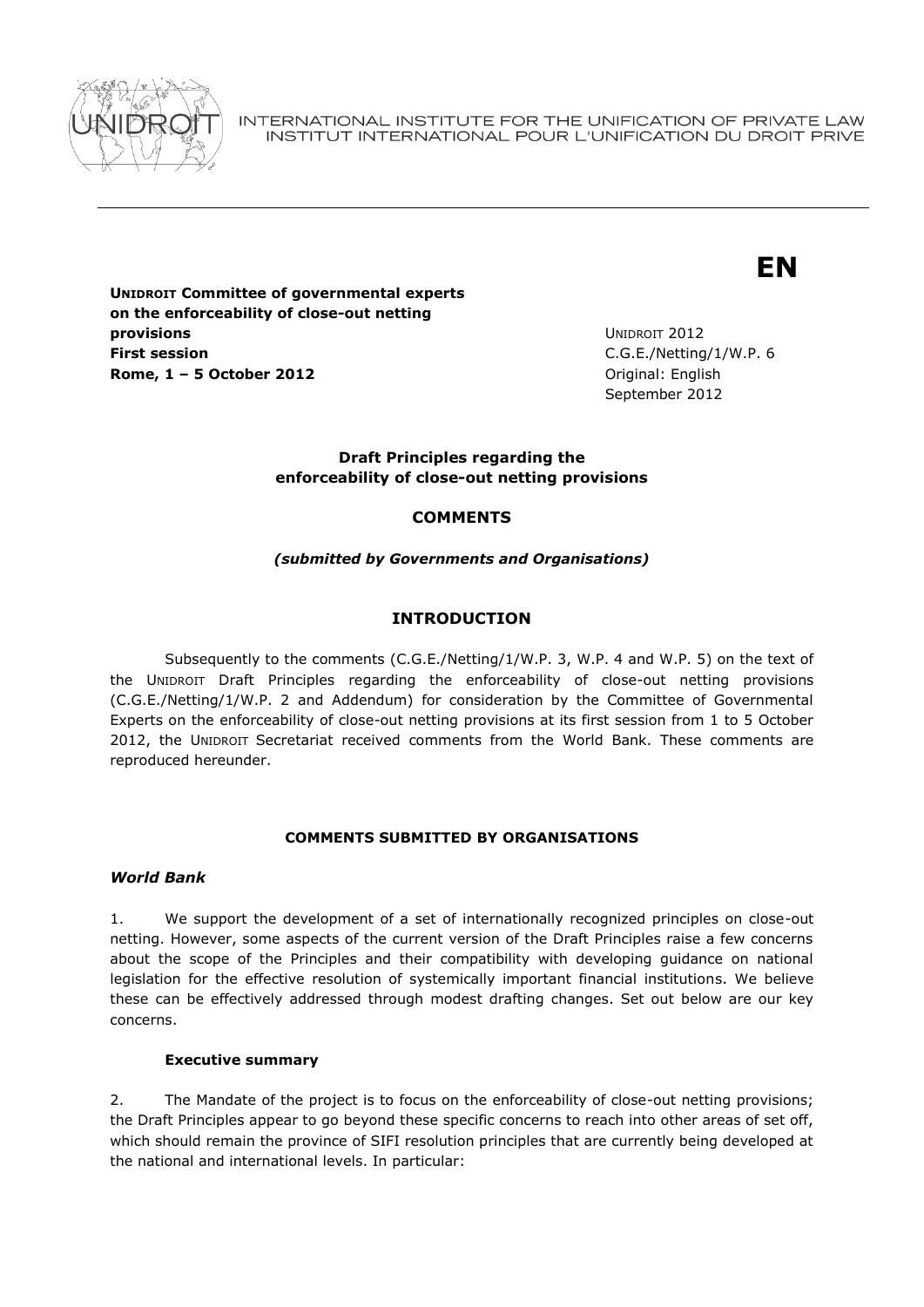a) the functional definition of close-out netting provision seems to encompass a mere set-off provision without sufficiently identifying and analyzing the implications to the over-all resolution process of this broad approach; and

b) the insolvency immunity envisaged by the Draft Principles seems to have conflated the close-out netting process with the *validity of the underlying obligations* that may be subject to close-out netting.

3. The scope of the proposed insolvency immunity for close-out netting goes beyond the established EU policies, and some of the purported justifications for disapplying general insolvency law appear insufficient in light of the critical importance of the need for the safe harbor to fit effectively within the larger resolution framework.

4. The conflict of laws analysis, in allowing the governing law of a close-out netting clause to determine the scope of transactions entitled to insolvency immunity, may lead to an unworkable result. It also seems to contradict the provision in the Draft Principles relating to the effectiveness of national laws that govern the substantive law of contract.

## **Introduction**

5. Para 3 states that "close-out netting … is functionally and conceptually different from traditional set-off". This appears to have overstated the distinction between close-out netting and set-off. It is true that close-out netting involves a number of steps, such as acceleration and termination of contractual obligations followed by valuation, that are not necessary elements of set off. But the final step of close-out netting to produce a net amount is essentially a set-off process:

"Close-out netting is a process intended to reduce exposures on open contracts if one party should become insolvent or a like event occurs before the settlement date. As in this case, the agreement typically provides that, on an event of default in relation to one party, the other party can terminate all outstanding contracts between the parties, calculate the losses and gains on each contract and then *set them off* so that only a balance is owing": *Revenue and Customs Commissioners v Enron Europe* [2006] EWHC 824 (Ch); [2006] STC 1339 at [20] (emphasis added).

"A feature of all standard-form share lending agreements, which is shared with other agreements in the financial market (e.g. sale and repurchase agreements, currency and interest rate swaps), is that they make provision for close-out netting in the event of default. Close-out netting is the process by which contractual obligations are converted into money obligations which can then be *set off* against each other to arrive at a net amount payable by one party to the other": *Re Opes Prime Stockbroking* [2008] FCA 1425 at [3] (emphasis added).

6. In fact para 28 acknowledges that the close-out netting process involves the aggregation of claims which "is functionally the same result as the outcome of classical set-off of all valued and payable obligations". In these circumstances, is the document internally inconsistent by saying on the one hand that close-out netting is functionally different from set-off and on the other that the close-out netting process creates functionally the same result as the outcome of set-off?

7. It is important to maintain the conceptual clarity of close-out netting in order to:

a) delineate the proper scope of the Draft Principles and the justifications for the Draft Principles; and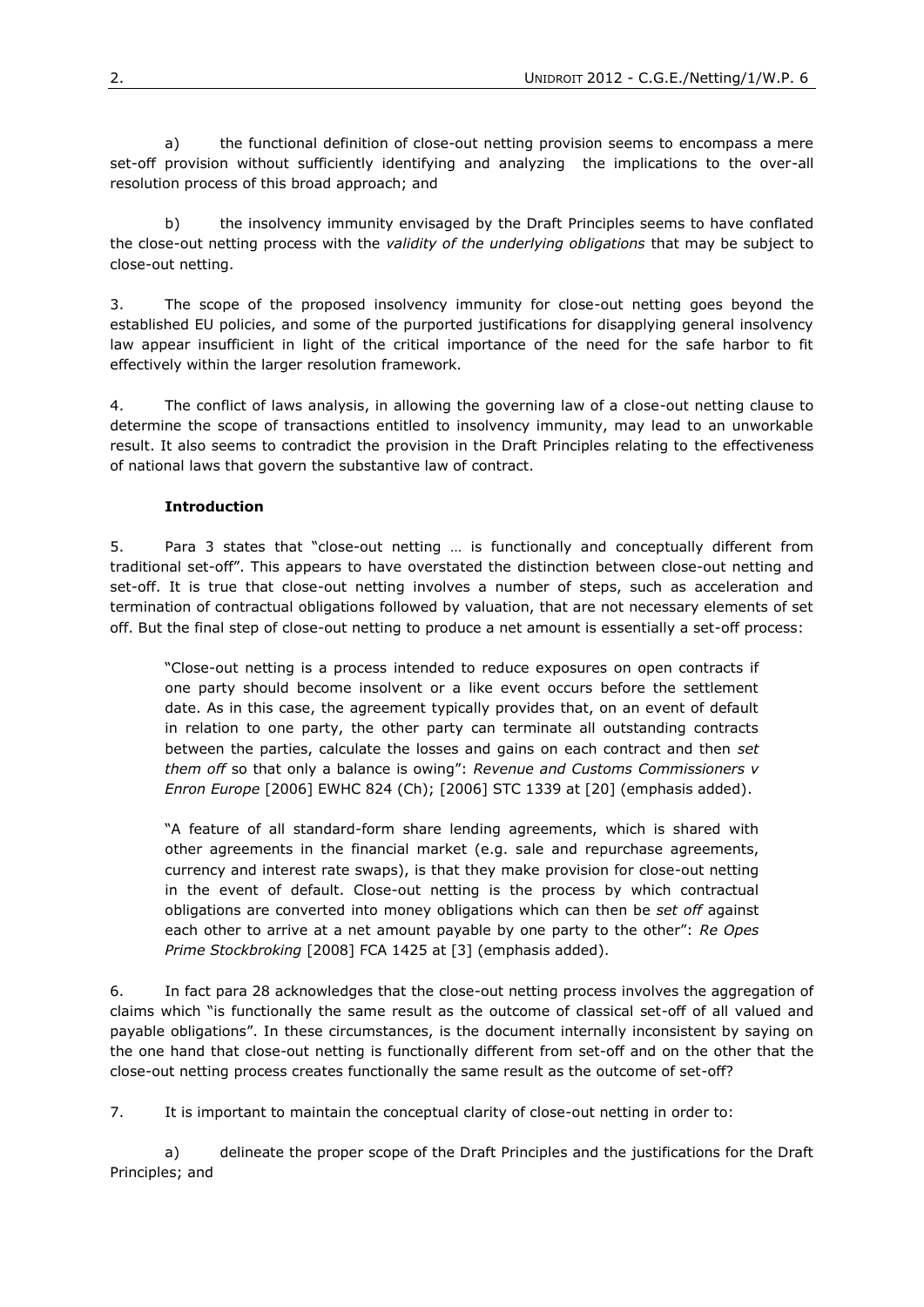b) avoid ambiguity in respect of the interaction with the Financial Stability Board's Key Attributes of Effective Resolution Regimes for Financial Institutions (October 2011) and national regimes for the resolution of financial institutions including SIFIs.

8. If a functional definition is to be used, we think it more appropriate to the state the key elements of close-out netting, namely the happening of the following upon a specified event: (i) an automatic or discretionary termination of the relevant contractual obligations; (ii) the calculation of the termination values of the obligations; and (iii) the netting of the termination values so that only a net cash amount becomes payable. $<sup>1</sup>$ </sup>

#### **Principle 1**

9. It appears that the definition of "close-out netting provision" is merely a description in functional terms by reference to a result. Is having a mere outcome-based definition consistent with the purpose of the project? A mere outcome-based definition risks expanding the notion of close-out netting to such an extent that it encompasses all forms of netting in a manner that falls outside the project's terms of reference. Such implicit expansion of the safe harbor (based on the existence of a set-off provision) would require careful and informed policy debate on substantive policies and powers governing resolution of financial institutions and the scope of authority of resolution authorities and regimes:

"The Study Group agreed … to focus on close-out netting. It decided to clarify either in the preamble or the commentary to the future instrument that the limitation to close-out netting agreements was without prejudice to the protection of *other forms of netting* or other risk-mitigation techniques."<sup>2</sup>

10. Does the present functional description of "close-out netting provision" not cover all forms of netting as well as mere contractual set-off? Paras 27 and 28 seem to implicitly recognize that the functional description is unable to distinguish itself from other forms of netting such as novation netting.

11. Market-standard examples of pure contractual set-off that nevertheless appears to fall within the functional definition of "close-out netting provision" are section 6(f) of the 2002 ISDA Master Agreement and para 11.8 of the 2010 Global Master Securities Lending Agreement:

"6(f). Set-Off. Any Early Termination Amount payable to one party (the "Payee") by the other party (the "Payer"), in circumstances where there is a Defaulting Party or where there is one Affected Party in the case where either a Credit Event Upon Merger has occurred or any other Termination Event in respect of which all outstanding Transactions are Affected Transactions has occurred, will, at the option of the Non-defaulting Party or the Non-affected Party, as the case may be ("X") (and without prior notice to the Defaulting Party or the Affected Party, as the case may be), be reduced by its set-off against any other amounts ("Other Amounts") payable by the Payee to the Payer (whether or not arising under this Agreement, matured or contingent and irrespective of the currency, place of payment or place of booking of the obligation). To the extent that any Other Amounts are so set off,

<sup>&</sup>lt;sup>1</sup> Cf. Section 5 of the Australian Payment Systems and Netting Act 1998.

UNIDROIT Study Group on principles and rules on the netting of financial instruments - Report (July 2011), para 7 (emphasis added). See also para 15 of the Preliminary draft Report on the need for an international instrument on the enforceability of close-out netting in general and in the context of bank resolution (March 2011) which also confirms that the purpose of the Draft Principles is to delineate "close-out netting" from other mechanisms that produce the same result (such as novation netting).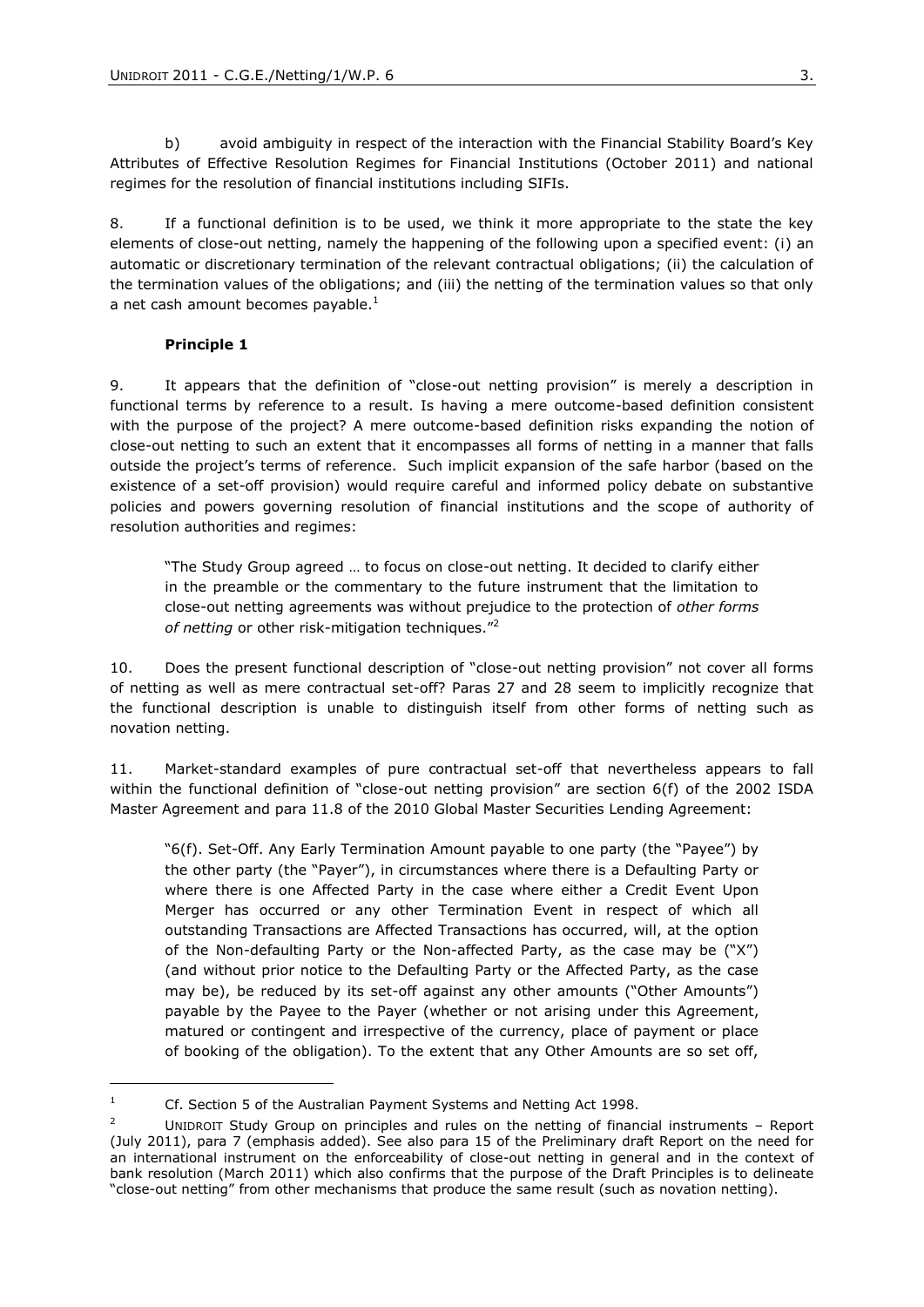those Other Amounts will be discharged promptly and in all respects. X will give notice to the other party of any set-off effected under this Section 6(f)."

"11.8. Set-off. Any amount payable to one Party (the Payee) by the other Party (the Payer) under paragraph 11.2(b) may, at the option of the Non-Defaulting Party, be reduced by its set-off against any amount payable (whether at such time or in the future or upon the occurrence of a contingency) by the Payee to the Payer (irrespective of the currency, place of payment or booking office of the obligation) under any other agreement between the Payee and the Payer or instrument or undertaking issued or executed by one Party to, or in favor of, the other Party."

12. It is well established that Section 6(f) is a mere set-off provision, not a close-out netting provision: *Lehman Brothers Commodity Services v Credit Agricole Corporate and Investment Bank* [2011] EWHC 1390 (Comm); [2012] 1 All ER (Comm) 254. ISDA has also received legal opinion confirming the same.

13. If the Draft Principles are indeed intended to cover a mere contractual set-off right such as that in section 6(f) of the 2002 ISDA Master Agreement and para 11.8 of the 2010 Global Master Securities Lending Agreement, it raises at least three fundamental questions:

a) If there are a bundle of unconnected financial contracts and each of them is already subject to a close-out netting provision, why does a further set-off between the fixed close-out sums arising from the contracts deserve special insolvency protection? To say that set-off is important to one party for risk-management purposes seems to be question-begging. It assumes that his set-off right deserves special insolvency protection and other creditors' interests deserve to be subordinated. The Draft Principles do not appear to present a policy justification for this position, in light of the potential impact on other stakeholders.

b) If indeed mere contractual set-off is to be given special insolvency protection, it requires justification as to why only set-off in respect of certain transactions deserves special insolvency protection. The Draft Principles' focus is on financial market participants (see para 1) and they have proceeded from the position that only set-off rights in financial and commodity contracts should be protected. What about other sectors of the world economy? For example, should set-off clauses in construction contracts be given a special insolvency privilege? If the answer is that such concerns fall outside the scope of the Draft Principles, then this argues for clarifying the definition of close-out netting so that the Draft Principles do not have the effect of making implicit policy choices by extending insolvency immunities to other set-off mechanisms. The Draft Principles should perhaps highlight that the longer the list of 'privileged' contracts, the more likely that all stakeholders (including the supposedly privileged parties) become worse off. For example, a solvent party would have merely an unsecured claim in respect of the post-closeout net balance owed by the debtor. If many other parties are also able to assert set off (thereby significantly diminishing the estate), the value of the post-close-out net balance would abate accordingly. Moreover, losses suffered by unsecured creditors may ultimately be borne by taxpayers generally.

c) Is it intended that the Draft Principles suggest that trust assets (e.g. client money) should be susceptible to contractual set-off? If so, there should be clear justifications, given that the trust assets are generally not to be set off against the personal obligations of the trustee. The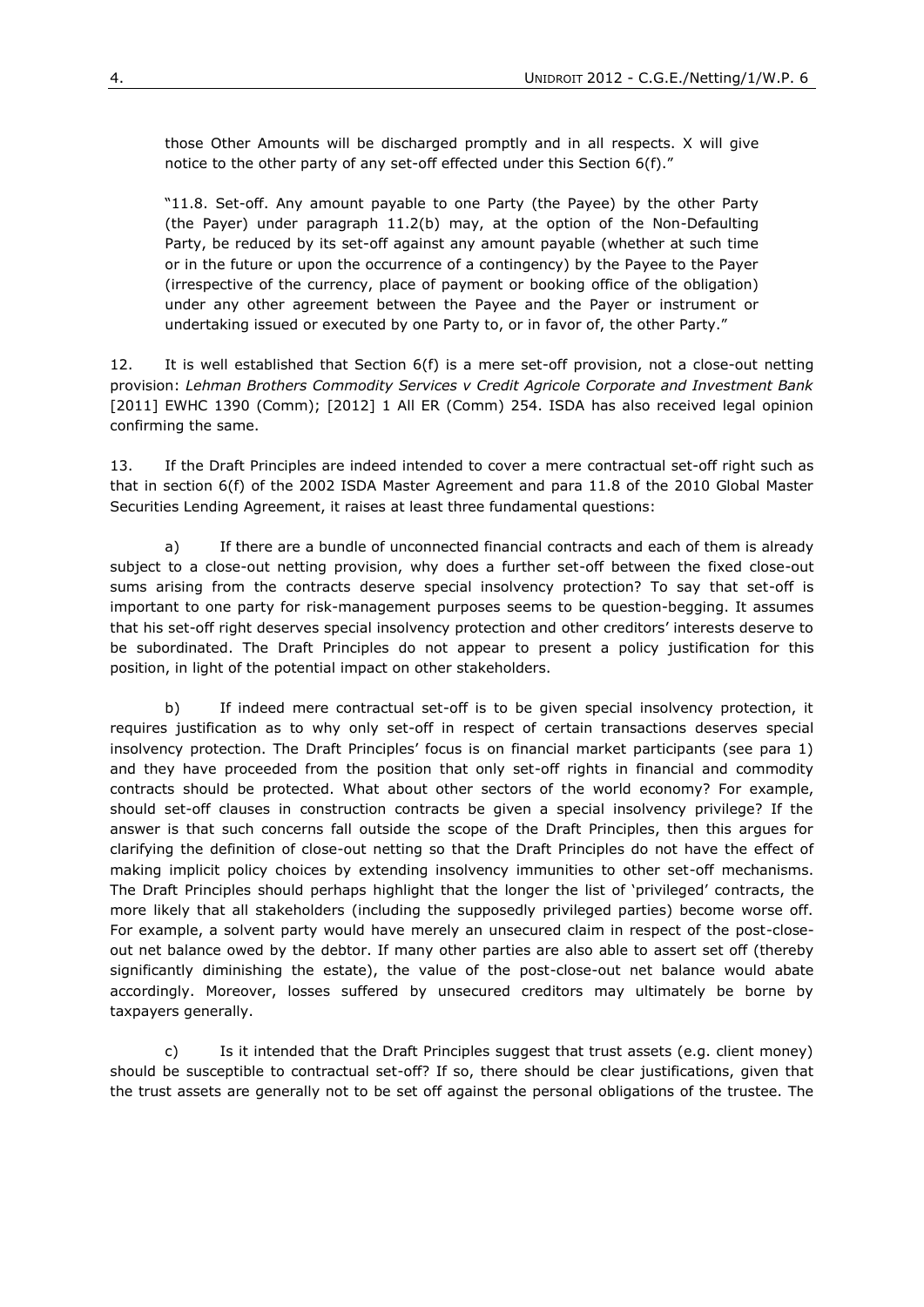regulatory implications should also be explained, as this approach would undermine other essential aspects of effective resolution principles for financial institutions.<sup>3</sup>

14. The sentence in the definition beginning "Depending on the contractual agreement and applicable law" seems tautologous and may create confusion. Given that a close-out netting provision is already a "contractual provision", its operation per force depends on the terms of the agreement. The reference to "applicable law" may capture a situation where close-out netting happens by operation of law, but such statutory netting should fall outside the scope of the Draft Principles.

15. Paras 11 and 24 refer respectively to "bundle of contracts" and "termination of contracts". Cross-product close-out netting is possible, but most close-out netting in practice concerns transactions within the same agreement. It seems more appropriate to replace "contracts" with "obligations".

16. In terms of terminology, if the Draft Principles are intended to cover a mere contractual set-off right, is it not more appropriate for the title of the Draft Principles to be amended accordingly so that it is clear that the Draft Principles cover more than close-out netting?<sup>4</sup> In terms of substance, we believe this may go beyond the mandate of the exercise and would enter into the realm of substantive policies on the resolution of financial institutions which are under discussion in other national and international fora

#### **Principle 3**

17. The discussion in paras 64-68 regarding the proposal to include loans and deposits in the list of eligible obligation demonstrates that the definition of "close-out netting provision" is apt to encapsulate mere contractual set-off. It also shows that if the definition of "close-out netting provision" is meant to capture all functional equivalents of netting, the policy justifications for giving insolvency priority to the expanded notion of close-out netting need to be properly debated.

### **Principle 7**

-

18. The reference to the enforceability of close-out netting *before* the commencement of insolvency proceedings merits further debate, as it has direct implications limiting application of specific national policies on the formation and validity of contracts. Before the commencement of insolvency proceedings, the enforceability of a close-out netting provision (a contract) should be a purely contractual matter, the realm of the governing law of the contract. The applicable law reflects the relevant national policies with regard to the formation and validity of contracts. To single out close-out netting for special protection requires proper debate and careful attention to all the underlying policies. Imagine the following scenario: A master stock lending agreement between A and B governed by Ruritanian law contains a set-off clause providing that all claims and crossclaims between A and B pursuant to any commodities contract are to settled net. Under Ruritanian law, the master stock lending agreement is unenforceable. Why should the set-off clause be nevertheless enforceable? To simply say that "the enforceability of close-out netting is crucial …

<sup>3</sup> "An effective resolution regime … should … ensure the rapid return of segregated client assets": Financial Stability Board's Key Attributes of Effective Resolution Regimes for Financial Institutions (October 2011), p. 3.

<sup>4</sup> Originally, "[t]he Study Group agreed to change the heading of the instrument to reflect that it only dealt with close-out netting": UNIDROIT Study Group on principles and rules on the netting of financial instruments – Report (July 2011), para 37.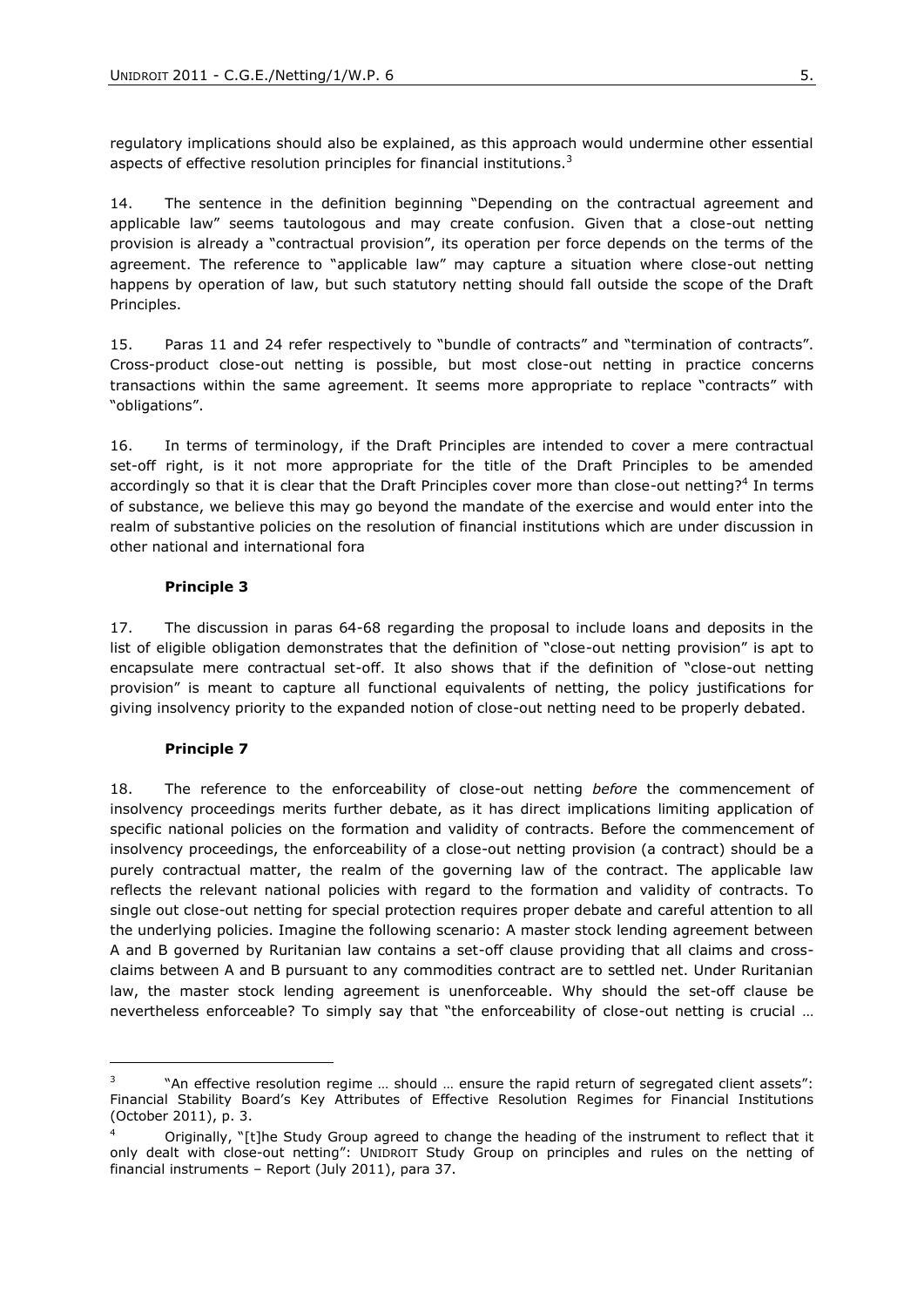outside insolvency" does not appear to be a sufficient justification; it suggests the enforceability of close-out netting is more important that the enforceability of the master stock lending agreement.

19. In this connection, it may be helpful to note that while the enforceability of close-out netting provisions within a financial collateral arrangement is crucial before the commencement of insolvency proceedings, Directive 2002/47/EC of the European Parliament and of the Council of 6 June 2002 on financial collateral arrangements ("EU Financial Collateral Directive") does not seek to regulate the pre-insolvency contractual position. Article 7(a) of EU Financial Collateral Directive provides merely that "a close-out netting provision can take effect in accordance with its terms notwithstanding the commencement or continuation of winding-up proceedings or reorganization measures in respect of the collateral provider and/or the collateral taker".

20. Moreover, in the EU context, contractual validity is reserved for national law to cater for local policies (see Regulation (EC) No 593/2008 of the European Parliament and of the Council on the law applicable to contractual obligations ("Rome I Regulation").<sup>5</sup> Close attention has to be paid to the question if the Draft Principles in respect of the pre-insolvency enforceability of close-out netting is consistent with the policies of the Rome I Regulation.

21. If it remains desirable to refer to the enforceability of close-out netting before the commencement of insolvency proceedings, perhaps it may be made clear that it is without prejudice to general national rules or policies regarding the formation and validity of contracts generally, such as ultra vires issues.

22. Principle 7(c)(i) regarding 'cherry picking' by an insolvency administrator seems outside the project's mandate. The facts in *Lehman Brothers Commodity Services v Credit Agricole Corporate and Investment Bank* [2011] EWHC 1390 (Comm); [2012] 1 All ER (Comm) 254 may be used to illustrate the point. The case concerns set-off, pursuant to Section 6(f) of the ISDA Master Agreement, between a close-out sum and a sum due under a letter of credit. Imagine the insolvency of the letter of credit provider and that the letter of credit is ordinarily susceptible disclaimer or rejection under national insolvency law. The effect of Principle 7(c)(i) appears to be that, just because the letter of credit is covered by a set-off clause, it becomes immune from disclaimer or rejection. If the national insolvency law's policy is that the letter of credit is generally not immune from disclaimer or rejection, it is hard to see why the mere fact of the letter of credit being covered by a set-off clause should entail the privilege of immunity.

23. Taken to its logical conclusion, Principle  $7(c)(i)$  implies that all other unenforceable obligations should become enforceable just because they are covered by a close-out netting provision. But this would be outside the scope of the Draft Principles (see paras 93-96).

24. Indeed the logic of Principle  $7(c)(i)$  does not sit easily with the explanation given to the definition of close-out netting. Para 14 states that "the term 'close-out netting provision' covers only those parts of an agreement that actually implement the close-out netting mechanism itself, and nothing else." But Principle  $7(c)(i)$  seeks to disapply insolvency policy regarding the enforceability of underlying obligations, not just the implementation of close-out netting. In other words, Principle 7(c)(i) appears to conflate the close-out netting process with the validity of the underlying obligations that may be subject to close-out netting. If all eligible obligations under Principle 3 are to be given insolvency immunity, they should be separately considered, perhaps in a different project.

1

<sup>5</sup> For example, Article 10(1) of the Rome I provides that "[t]he existence and validity of a contract, or of any term of a contract, shall be determined by the law which would govern it under this Regulation if the contract or term were valid".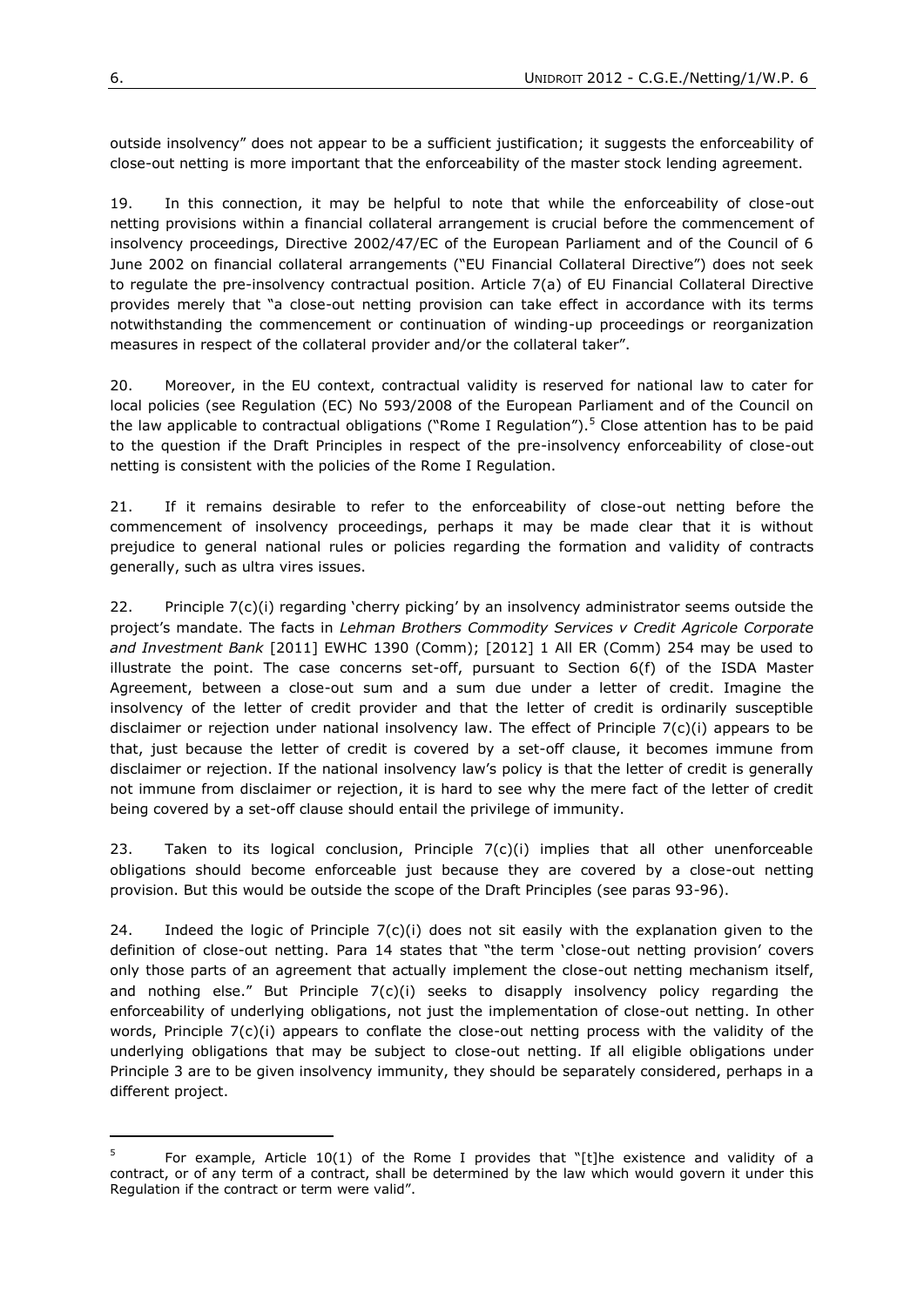1

25. Principle  $7(c)$ (iii) also appears unjustified as a matter of policy. It seeks to disapply insolvency avoidance rules with respect to preference. The purported justification provided in paras 106 and 107 is this:

"[A]t the time when they enter into the close-out netting provision, parties do not know who will be 'in the money' or 'out of the money' at any given point in time in the future. However, the domestic law can impair the operation of a close-out netting provision should there be qualifying elements, going beyond the mere fact of entering into the close-out netting provision. Such qualifying facts can consist, in particular, of the parties' knowledge of the imminent insolvency of one of their number at the time they entered into the close-out netting provision".

We have a number of concerns with this justification:

a) Whether the parties know, at the time of entering into a close-out netting provision, who will be in or out of the money is a question of the parties' transactions. It is too sweeping to say that the parties are always in the dark. A principle cannot be based on this assumption.

b) Insolvency avoidance provisions reflect national insolvency law's policy choices. As regards preference, some insolvency laws incorporate a mental element (such as a desire to prefer) and some are based simply on the fact of preferential treatment (subject to an ordinarycourse-of-business defense). Preference laws that incorporate a mental element in effect use the mental element as a proxy for an ordinary-course-of-business defense. As drafted, Principle 7(c)(iii) appears to take a one-size-fits-all approach by disapplying insolvency policies without considering their underlying rationale.

c) In fact para 89 seems inconsistent with Principle  $7(c)(iii)$ . It states that "close-out netting provisions would never be allowed to trump certain other fundamental rules, such as the rules relating to misrepresentation and fraud to the detriment of the counterparty, its creditors or the insolvent estate". But isn't preference a form of fraud on creditors?

d) The protection of close-out netting provision within the EU Financial Collateral Directive does not go as far as disapplying preference provisions. Nor is there any protection against any anti-deprivation principle referred to in para  $105<sup>6</sup>$  Does Principle 7(c)(iii) not conflict with the EU Financial Collateral Directive's policy?

26. As regards Principle  $7(c)(iv)$ , the explanatory remarks in paras 108 and 109 assert that "[n]either the close-out netting provision nor any obligations covered by it should be subject to such avoidance rights", despite the fact that the avoidance rules are to "avoid unjustified preference of one or more creditors". Our concerns here are similar to the points made above regarding Principle 7(c)(i). Specifically:

a) Principle  $7(c)(iv)$  appears to conflate the close-out netting process with the validity of the underlying obligations that may be subject to close-out netting. That latter is outside the scope of the Draft Principles. If all eligible obligations under Principle 3 are to be given insolvency immunity, the immunity should be separately considered and not simply tagged on to the protection of close-out netting.

<sup>6</sup> If the reference to anti-deprivation principle is meant to reflect the English common law concept, it would appear mistaken as the English anti-deprivation principle does not work to prejudice bilateral set-off: *Belmont Park Investments v BNY Corporate Trustee Services* [2011] UKSC 38; [2012] 1 AC 383.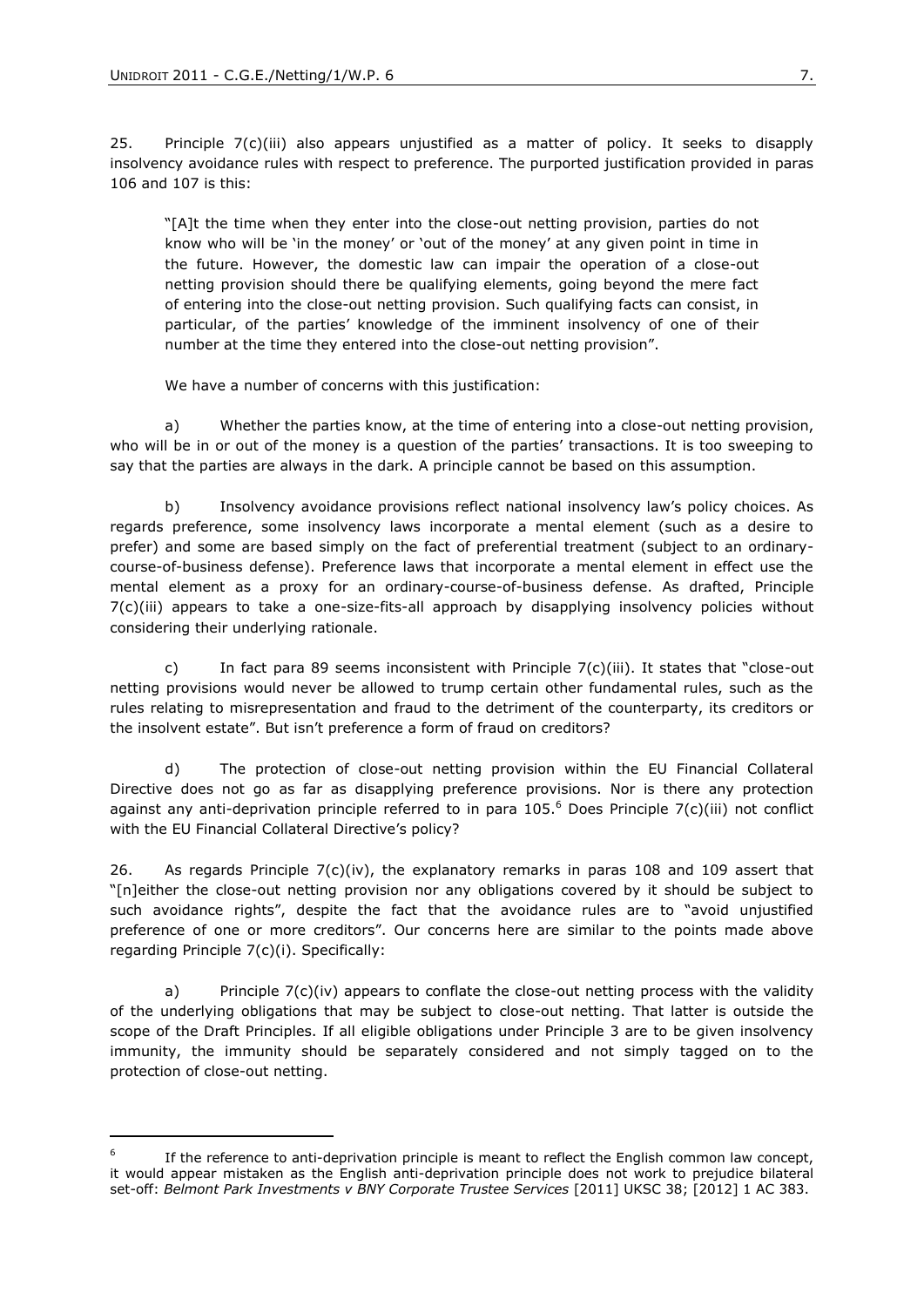b) The justification given in para 111 is as follows:

"[P]arties cannot know at the time when they enter into a netting provision which of them, if any, might subsequently default. Equally, they cannot know which party will be 'in the money' at the time of the potential default of one of the parties. Thus, entering into a close-out netting provision is neutral from the outset and equally beneficial or disadvantageous to the risk carried by both sides. Hence this situation is different from receiving payments or property or taking new or additional collateral which decreases the credit risk of only one of the parties. As a result, entering into a close-out netting provision should not be subject to avoidance merely on the grounds that it took place before insolvency proceedings commenced."

The above justification is not necessarily apt in all circumstances. For example, a debtor on the brink of insolvency may be commercially forced to enter into a master netting agreement entitling the lender to act unilaterally and in his discretion to bring about netting. In the event of the debtor's insolvency, the invocation of such netting right benefits only the lender, to the detriment of the debtor's estate. Put another way, the entry into of a netting provision is not necessarily neutral from the outset. An example is *Lehman Brothers Holdings v JPMorgan Chase Bank, N.A. (In re Lehman Brothers Holdings)*, 469 B.R. 415 (Bankr. S.D.N.Y. 2012) where shortly before Lehman's collapse, JP Morgan used its strong bargaining position and obtained an expansive set-off right which was designed to improve JP Morgan's position only.

27. As drafted Principle 7 does not appear to contain any safeguard against post-insolvency claims trafficking, namely where, after the debtor's insolvency, a solvent party acquires debts from a third party and applies the close-out netting provision to these newly acquired debts. It may be helpful to note that post-insolvency claims trafficking for set-off purposes is not protected by Council regulation (EC) No 1346/2000 on insolvency proceedings, nor by the UK implementation of the EU Financial Collateral Directive.

### **Principle 9**

28. Principle 9(2) appears flawed. Consider a situation where a close-out netting provision is sought to be enforced in Ruritania (which has implemented the Draft Principles) and the close-out netting provision is expressed to be governed by English law. If Principle 9(2) applies, the following concerns arise:

a) If Ruritanian law differs from English law with regard to eligible parties and contracts, the application of Principle 9(2) would mean that English law trumps Ruritanian law. If so, what is the purpose of Principles 2 and 3 in allowing the relevant State (in this case Ruritania) to determine the scope of eligible parties and contracts in accordance with local policies? Does Principle 9(2) not undermine Principles 2 and 3?

b) If English law has not implemented the Draft Principles, how would English law supply the definition of eligible parties and contracts to be used in Ruritania? As a matter of conflicts principle, why should English law determine the scope of insolvency immunity under Ruritanian law?

c) The justification for Principle 9(2) is stated in para 126: "The integrity of the netting set would be destroyed and the risk-mitigation effect of close-out netting nullified if the contractual coverage of a close-out netting provision were to vary according to the jurisdiction in which enforcement of the close-out netting provision is sought." This justification seems paternalistic and